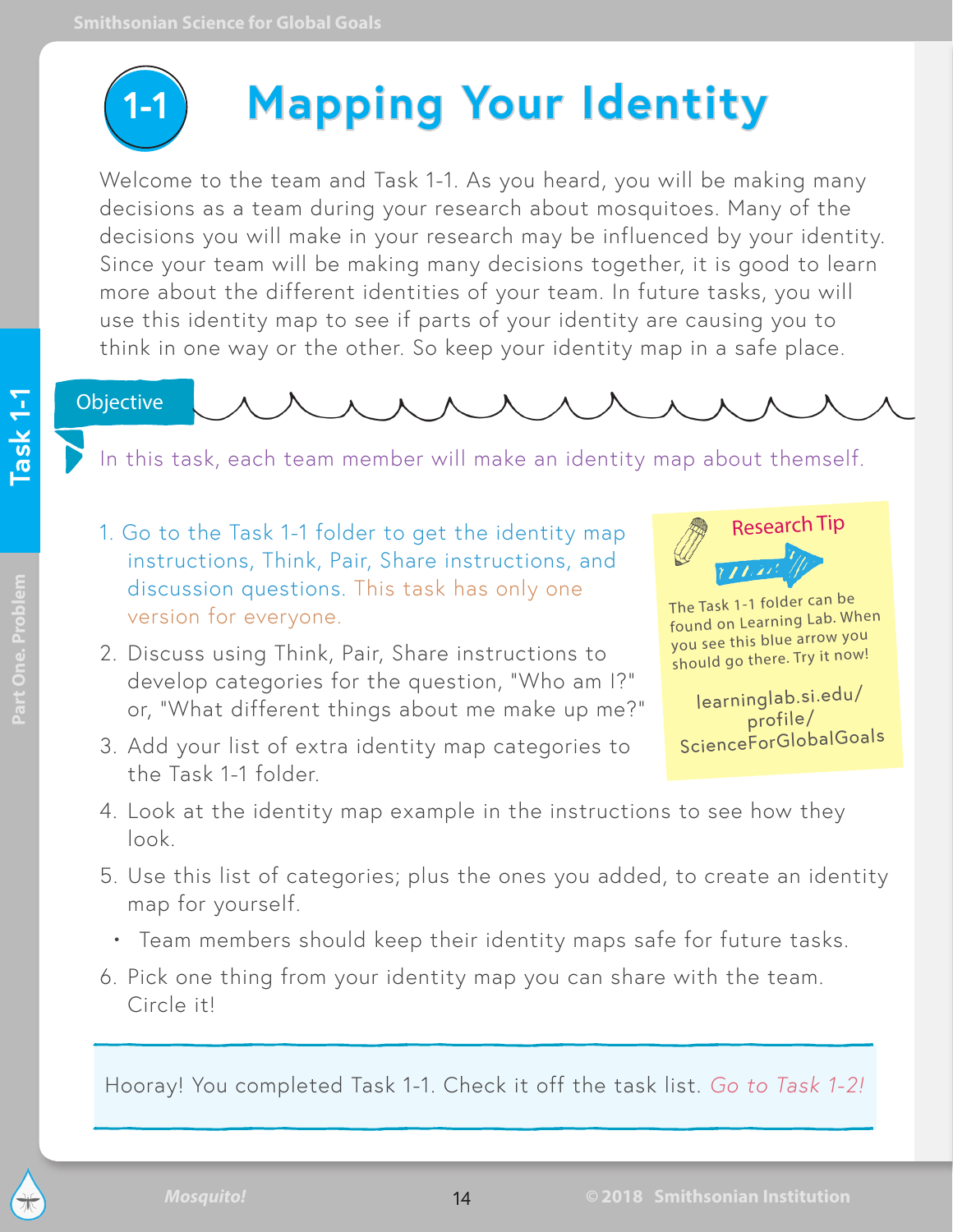



## **Task 1-1. Mapping Your Identity**

#### **Identity Map Instructions**

Identity maps are a graphic tool that can help people better understand the many things that shape who they are as individuals. These are also things that can influence a person's thoughts or the decisions they make in different situations. Each team member will create an identity map to deepen their understanding of themselves and their team members.

- 1. Think, Pair, Share how you would answer the question, "Who am I?" or, "What different things about me make up me?"
- 2. After the Think, Pair, Share conversation, brainstorm a list of categories you might use to describe someone's identity or who they are.
- 3. Add the extra categories to your list that will be used when creating your identity maps.
- 4. Look at a sample identity map.
- 5. Write your name in the middle of a piece of paper.
- 6. Have each team member create an identity map for themselves using the list of categories.
- 7. As a team, answer the discussion questions.

#### **Think, Pair, Share Instructions**

Think: On your own, have the team quietly think to themselves about the question or topic that has been presented. Take a few minutes to let each team member make notes or a list of ideas on their own.

Pair: Each team member should be paired with another team member or a small group. As a pair or small group, share your list of ideas with one another.

Share: Students share their thinking with their partner. Team leaders expand the sharing into a whole-class share or discussion.

#### **Identity Map Categories**

Age

School/class

Race

Gender

Nationality

Family background/origin

Role in family (sister, brother, cousin . . .)